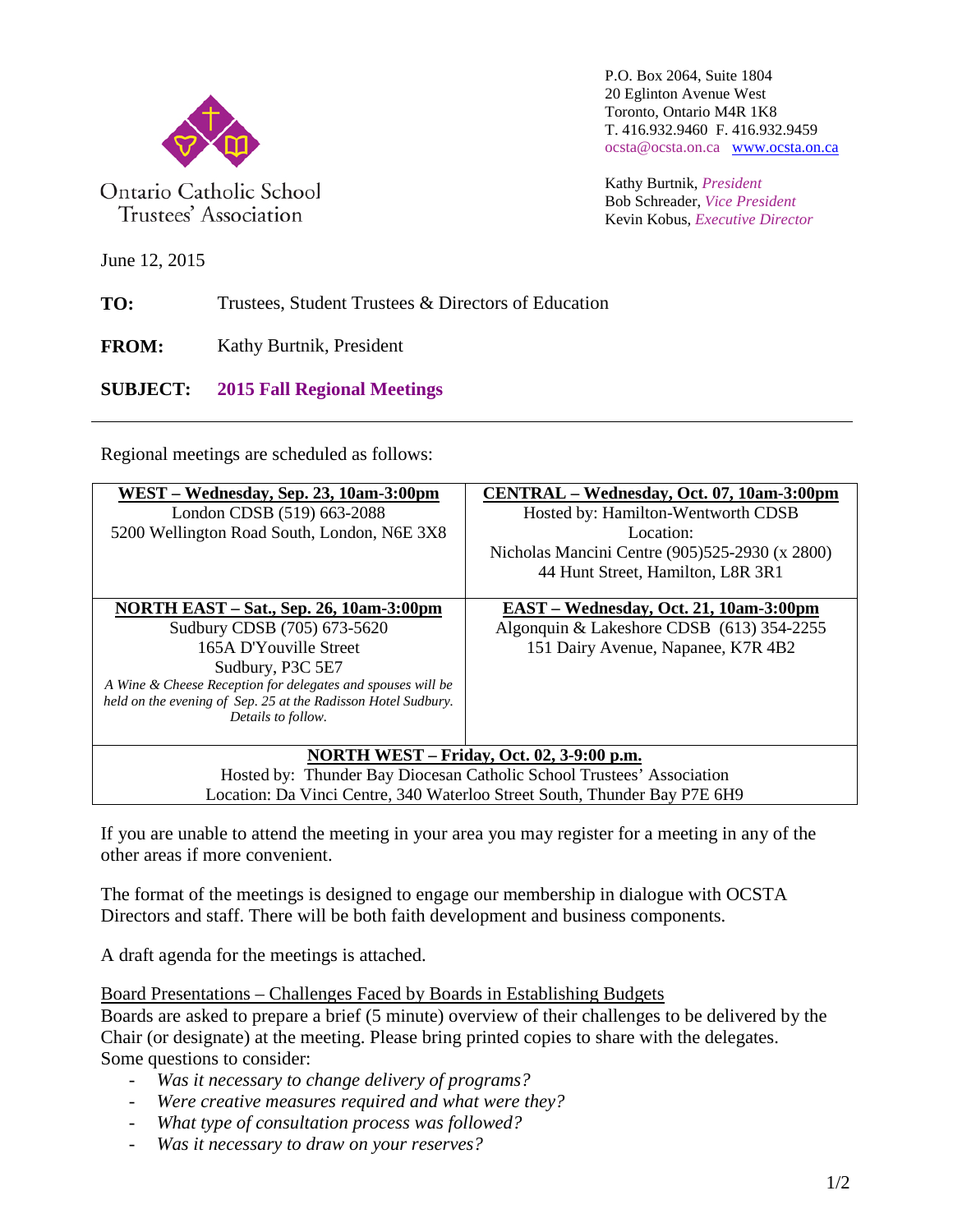#### **REGISTRATION**

Meetings are open to trustees, student trustees and senior board personnel (both academic and finance). The registration fee is \$124.30 and \$84.75 for student trustees (includes HST). [Click here to register](http://www.ocsta.on.ca/ocsta/wp-admin/admin-ajax.php?action=frm_forms_preview&form=tkwqex2)

Deadline for refunds due to cancellation is 2 weeks prior to each meeting.

*Please note that registration and accommodation information for the North West meeting in Thunder Bay will be included in the registration package for the Thunder Bay Diocesan Catholic School Trustees Conference.*

#### **ACCOMMODATION**

If your delegates require overnight accommodation, please make your bookings directly with the hotel as soon as possible.

#### **West – September 23**

- 1. [Four Points by Sheraton](http://www.fourpointslondonontario.com/) (closest) (519)681-0600 or (866)716-8133
- 2. [Courtyard Mariott](http://www.marriott.com/hotels/travel/yxucy-courtyard-london/) (519)680-0077
- 3. [Best Western Lamplighter Inn](http://www.lamplighterinn.ca/) (519-681-7151) or (888)232-6747

#### **North East – September 26**

[Radisson Hotel Sudbury](http://www.radisson.com/sudbury-hotel-on-p3e4s4/onsudbur)

(800) 333-3333 (Toll-free) or (705) 675-1123

A block of rooms has been set aside for the night of September  $25<sup>th</sup>$ .

When calling to make a reservation please quote the Sudbury Catholic District School Board Rates: \$119 (Standard), \$139 (Executive Queen), \$149 (Executive King)

#### **Central – October 07**

- 1. [Sheraton Hamilton](http://www.reservationcounter.com/hotels/show/105459/sheraton-hamilton-hotel/?TID=sUUfh5r4F_dc|pcrid|50243347691&utm_source=google&utm_medium=cpc&utm_term=sheraton%20hamilton%20ontario&utm_campaign=Hotel%20Chain%20-%20S&mm_campaign=61e23501c3a7666376c173fa44c75e69&keyword=sheraton%20hamilton%20ontario&hotelid=105459&gclid=CjwKEAjwhbCrBRCO7-e7vuXqiT4SJAB2B5u7XMcrdftrEaqwY4HTzh91VJHJWFOB_1cFzmEiRnNnFBoCYrTw_wcB) (closest) (905)529-5515 or (844)586-9418
- 2. [The Admiral Inn](http://www.admiralinnhamilton.com/contact_us.html) (905)529-2311 or (866)236-4662
- 3. [The Visitors Inn](http://www.visitorsinn.com/index.php) (905)529-6979 or (800)387-4620

#### **East – October 21**

- 1. [Hampton Inn, Napanee](http://www.hilton.com/search/hp/ca/0/napanee/0/00000000000/0/0/0/0/50?WT.srch=1) (closest) (613)354-5554
- 2. [Fairfield Inn & Suites, Belleville](http://www.marriott.com/hotels/travel/ygkfi-fairfield-inn-and-suites-belleville/) (613)962-9211

We would like to thank the trustees and staff of the Catholic District School Boards that will host our 2015 Regional Meetings:

*Algonquin & Lakeshore Hamilton-Wentworth London Sudbury Thunder Bay & Thunder Bay Diocesan Catholic School Trustees' Association*

*Attachment: Draft Agenda, Regions Chart*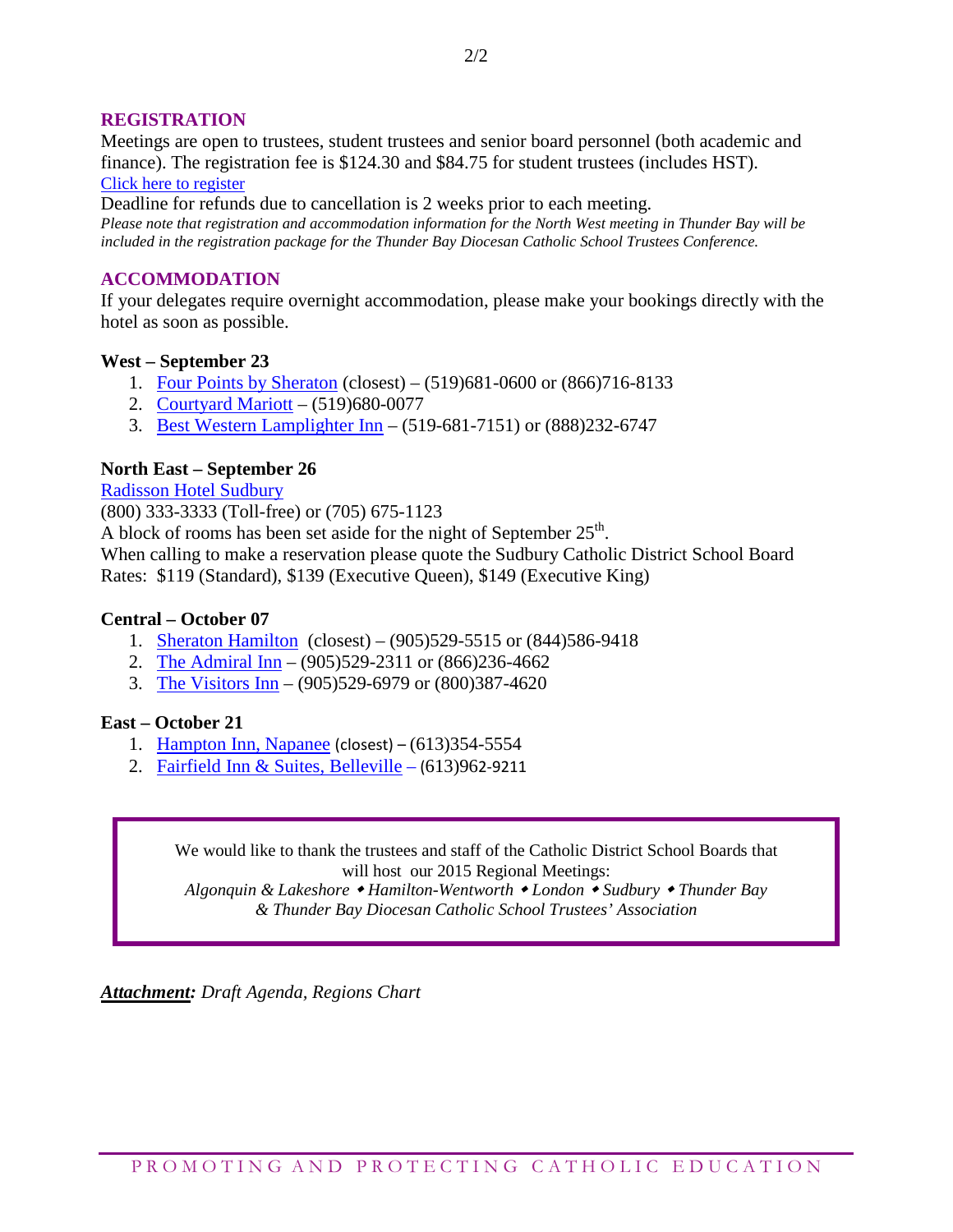

Ontario Catholic School<br>Trustees' Association

### **2015 FALL REGIONAL MEETINGS**

# **DRAFT AGENDA**

| 9:45-10:00 A.M. | REGISTRATION (Coffee & Muffins)                                                                                                                                                                                                                                                                                                                                                                                                                                                                                                                         |  |  |
|-----------------|---------------------------------------------------------------------------------------------------------------------------------------------------------------------------------------------------------------------------------------------------------------------------------------------------------------------------------------------------------------------------------------------------------------------------------------------------------------------------------------------------------------------------------------------------------|--|--|
| 10:00           | WELCOME $- OCSTA$ President & Chair of Host Board<br><b>GATHERING PRAYER</b>                                                                                                                                                                                                                                                                                                                                                                                                                                                                            |  |  |
| 10:10           | <b>FAITH DEVELOPMENT</b><br><b>Opening Doors of Mercy</b><br>Pope Francis has declared 2016 a "Holy Year of Mercy" as a way for the Catholic Church to<br>"make more evident its mission to be a witness of mercy." The theme for Catholic Education<br>Week 2016, Opening Doors of Mercy, combines the theme of "mercy" and the act of "opening<br>doors" to reconciliation and forgiveness.                                                                                                                                                           |  |  |
| 11:00.          | PRESIDENT'S REPORT AND $Q & A - \textit{Kathy Burtnik}$<br>An overview of the current issues in education being addressed by OCSTA.                                                                                                                                                                                                                                                                                                                                                                                                                     |  |  |
| 11:45           | LUNCH, INFORMAL DISCUSSION & NETWORKING                                                                                                                                                                                                                                                                                                                                                                                                                                                                                                                 |  |  |
| 12:30 P.M.      | <b>BOARD PRESENTATIONS</b><br>Challenges Faced by Boards in Establishing Budgets<br>Boards are asked to prepare a brief (5 minute) overview of their challenges to be delivered by<br>the Chair (or designate) at the meeting. Please bring printed copies to share with the<br>delegates.<br>Some questions to consider:<br>Was it necessary to change delivery of programs?<br>Were creative measures required and what were they?<br>What type of consultation process was followed?<br>$\blacksquare$<br>Was it necessary to draw on your reserves? |  |  |
| 1:30            | <b>BREAK</b>                                                                                                                                                                                                                                                                                                                                                                                                                                                                                                                                            |  |  |
| 1:45            | <b>FACILITATED DISCUSSION</b><br>How is provincial curriculum adapted for use in Catholic schools?                                                                                                                                                                                                                                                                                                                                                                                                                                                      |  |  |
| 2:45            | CLOSING REMARKS & ADJOURNMENT - Kathy Burtnik                                                                                                                                                                                                                                                                                                                                                                                                                                                                                                           |  |  |